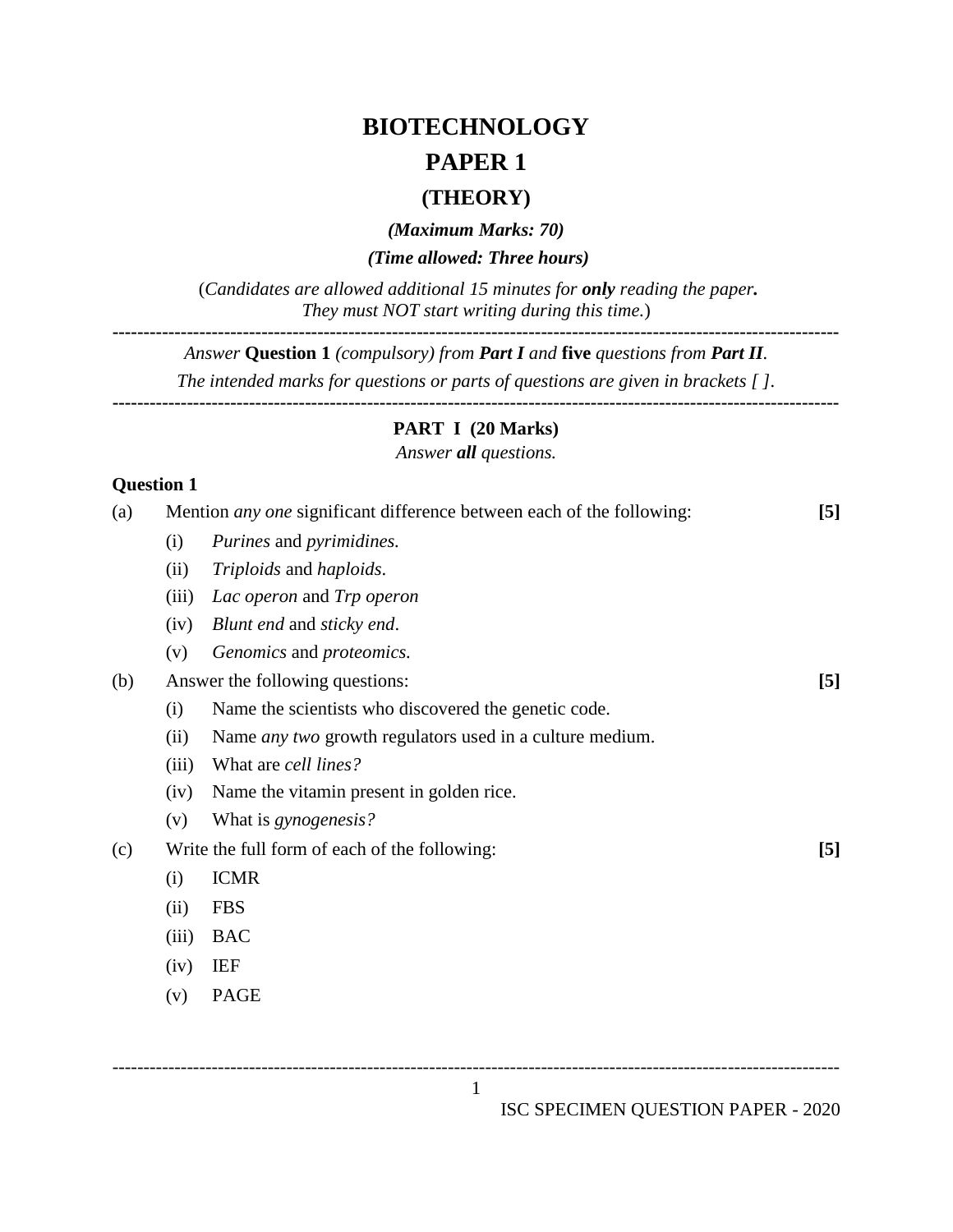- (d) Explain briefly the following: **[5]**
	- (i) Polyadenylation
	- (ii) Reverse transcription
	- (iii) Edible vaccine
	- (iv) De differentiation
	- (v) Seedless crops

#### **PART II (50 Marks)**

#### *Answer any* **five** *questions.*

## **Question 2**

| (a) |                                                                       | Briefly explain the structure of tRNA. Write its function in protein synthesis. | $[4]$             |  |  |
|-----|-----------------------------------------------------------------------|---------------------------------------------------------------------------------|-------------------|--|--|
| (b) | Write the use of the following instruments:<br>$[4]$                  |                                                                                 |                   |  |  |
|     | (i)                                                                   | Centrifuge                                                                      |                   |  |  |
|     | (ii)                                                                  | <b>LAF</b>                                                                      |                   |  |  |
|     | (iii)                                                                 | T flask                                                                         |                   |  |  |
|     | (iv)                                                                  | $Co2$ incubator                                                                 |                   |  |  |
| (c) |                                                                       | What is a DNA probe?                                                            | $[2]$             |  |  |
|     | <b>Question 3</b>                                                     |                                                                                 |                   |  |  |
| (a) |                                                                       | Explain the process involved in the transcription of DNA to mRNA.               | [4]               |  |  |
| (b) | What are <i>stem cells</i> ? Explain the various types of stem cells. |                                                                                 |                   |  |  |
| (c) |                                                                       | State the significance of Evan's blue test.                                     | $[2]$             |  |  |
|     | <b>Question 4</b>                                                     |                                                                                 |                   |  |  |
| (a) |                                                                       | Explain the following methods of selection of recombinant cells:                | $[4]$             |  |  |
|     | (i)                                                                   | Insertional inactivation.                                                       |                   |  |  |
|     | (ii)                                                                  | Blue white colony                                                               |                   |  |  |
| (b) |                                                                       | Enumerate the steps involved in regenerating a plant from a single cell.        | $[4]$             |  |  |
| (c) |                                                                       | What is <i>wobble effect</i> ?                                                  | $\lceil 2 \rceil$ |  |  |
|     |                                                                       | $\overline{2}$                                                                  |                   |  |  |
|     | ISC SPECIMEN QUESTION PAPER - 2020                                    |                                                                                 |                   |  |  |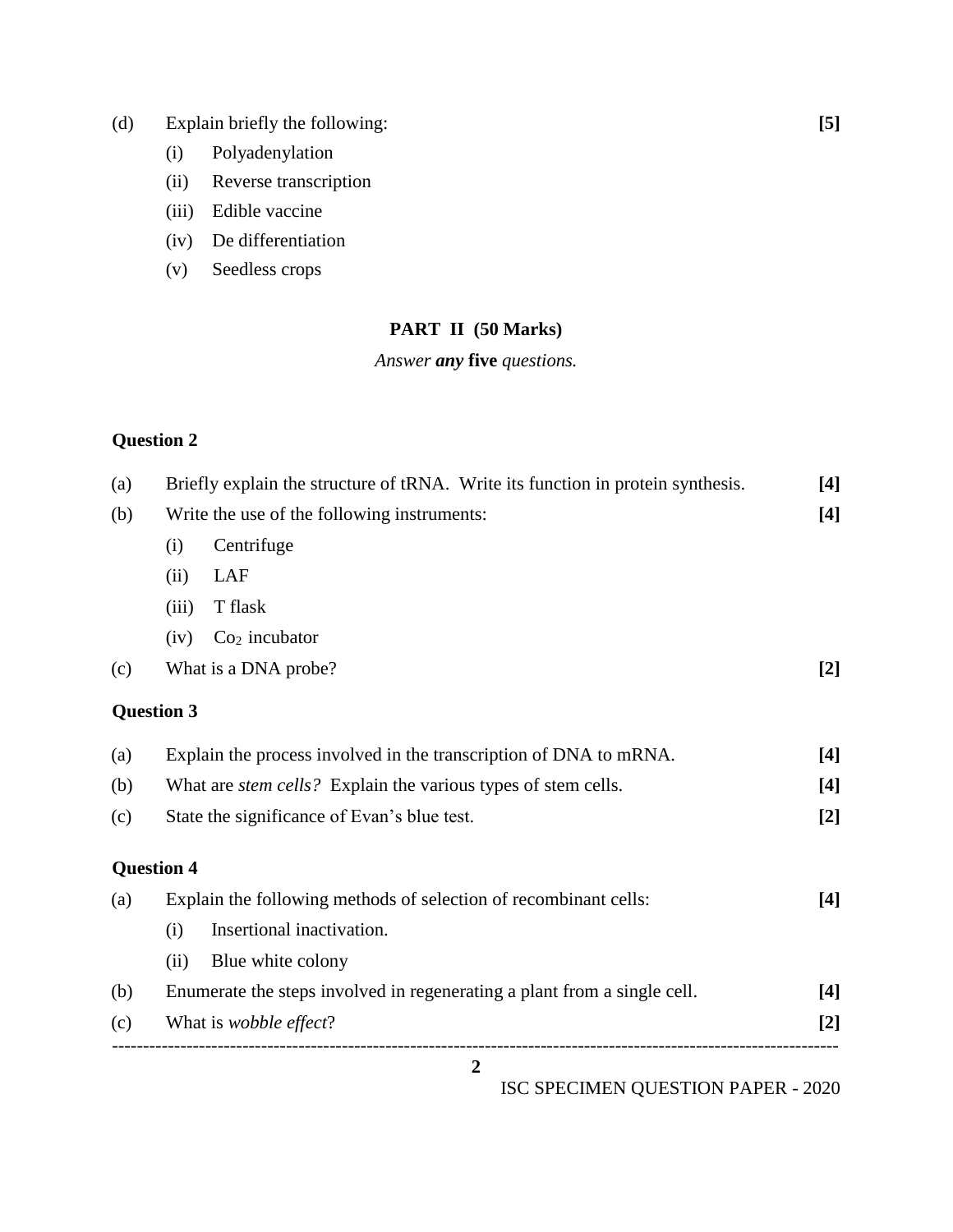# **Question 5**

|     | 3                                                                                                                   |       |  |  |  |  |  |  |
|-----|---------------------------------------------------------------------------------------------------------------------|-------|--|--|--|--|--|--|
| (a) | What are <i>restriction enzymes</i> ? How do they work? What are the different types of [4]<br>restriction enzymes? |       |  |  |  |  |  |  |
|     | <b>Question 9</b>                                                                                                   |       |  |  |  |  |  |  |
| (c) | Name <i>any</i> two media used in plant tissue culture.                                                             |       |  |  |  |  |  |  |
|     | PIR<br>(iv)                                                                                                         |       |  |  |  |  |  |  |
|     | FASTA<br>(iii)                                                                                                      |       |  |  |  |  |  |  |
|     | <b>ENTREZ</b><br>(ii)                                                                                               |       |  |  |  |  |  |  |
|     | List the functions of the following bioinformatics tools:<br><b>GENSCAN</b><br>(i)                                  | $[4]$ |  |  |  |  |  |  |
| (b) | Oil eating bacteria<br>(iv)                                                                                         |       |  |  |  |  |  |  |
|     | Dolly sheep<br>(iii)                                                                                                |       |  |  |  |  |  |  |
|     | Bt crops<br>(ii)                                                                                                    |       |  |  |  |  |  |  |
|     | Tomatoes with delayed ripening.<br>(i)                                                                              |       |  |  |  |  |  |  |
| (a) | Explain how rDNA technology has been used to create the following:                                                  | $[4]$ |  |  |  |  |  |  |
|     | <b>Question 8</b>                                                                                                   |       |  |  |  |  |  |  |
|     |                                                                                                                     | $[2]$ |  |  |  |  |  |  |
| (c) | What is the importance of pH and solidifying agents in cell cultures?                                               |       |  |  |  |  |  |  |
| (b) | What is the principle of cryopreservation? Mention the steps of cryopreservation.<br>$[4]$                          |       |  |  |  |  |  |  |
| (a) | Briefly explain the essential features of a vector.                                                                 | $[4]$ |  |  |  |  |  |  |
|     | <b>Question 7</b>                                                                                                   |       |  |  |  |  |  |  |
| (c) | Name <i>any two</i> industrial enzymes and give their uses.<br>$[2]$                                                |       |  |  |  |  |  |  |
|     | cultures.                                                                                                           |       |  |  |  |  |  |  |
| (b) | Name and explain <i>any two</i> chemical methods used to synchronize suspension<br>$[4]$                            |       |  |  |  |  |  |  |
| (a) | Describe the procedure of sequencing of DNA by Sanger's method.                                                     | $[4]$ |  |  |  |  |  |  |
|     | <b>Question 6</b>                                                                                                   |       |  |  |  |  |  |  |
| (c) | Write two differences between Southern and Northern blotting techniques.                                            | $[2]$ |  |  |  |  |  |  |
| (b) | Explain the principle working and application of FACS.<br>$[4]$                                                     |       |  |  |  |  |  |  |
| (a) | Discuss the working of PCR technique in detail.<br>$[4]$                                                            |       |  |  |  |  |  |  |